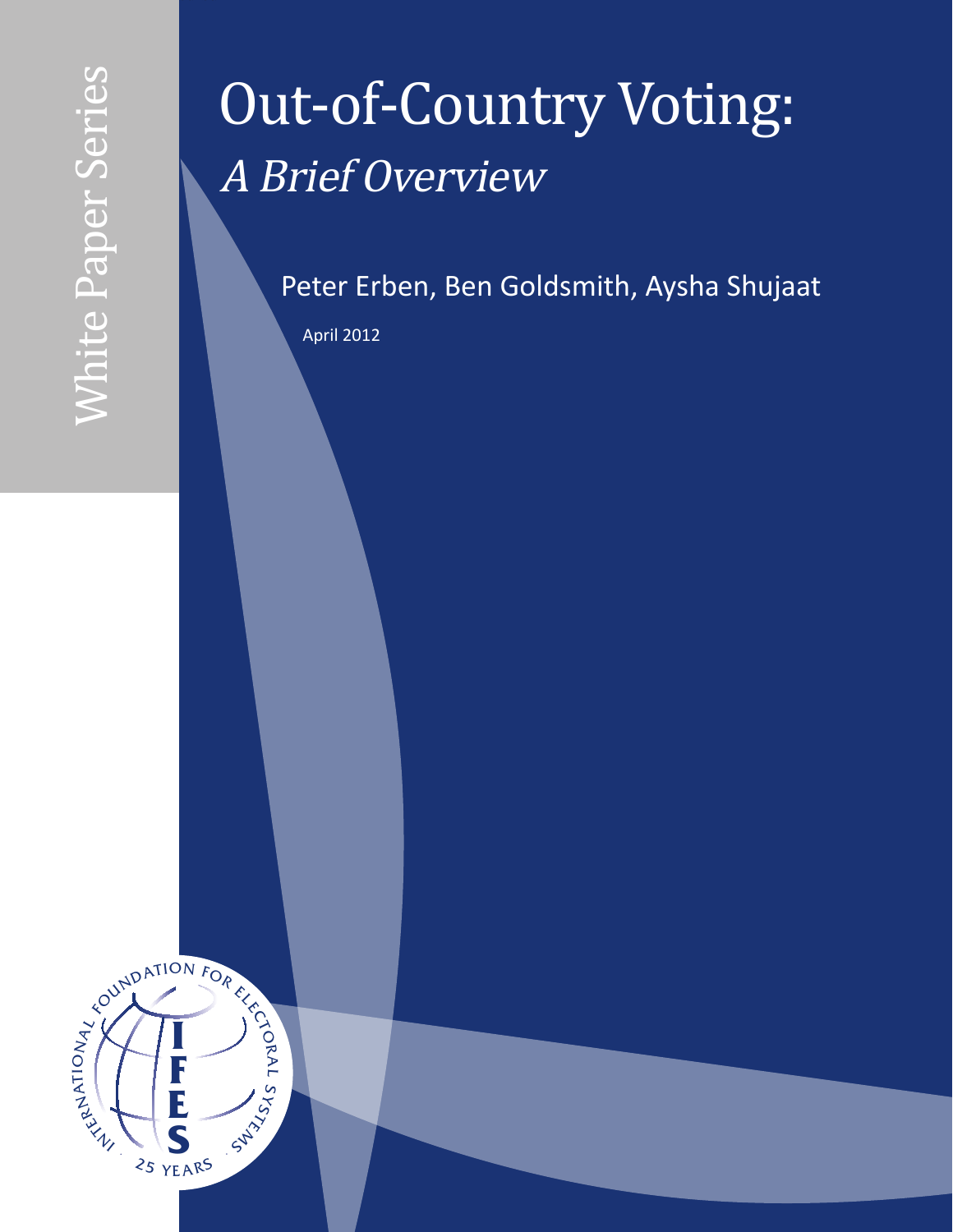# **Out-of-Country Voting: A Brief Overview**

Peter Erben, Ben Goldsmith, Aysha Shujaat

*IFES White Paper*

April 2012



The International Foundation for Electoral Systems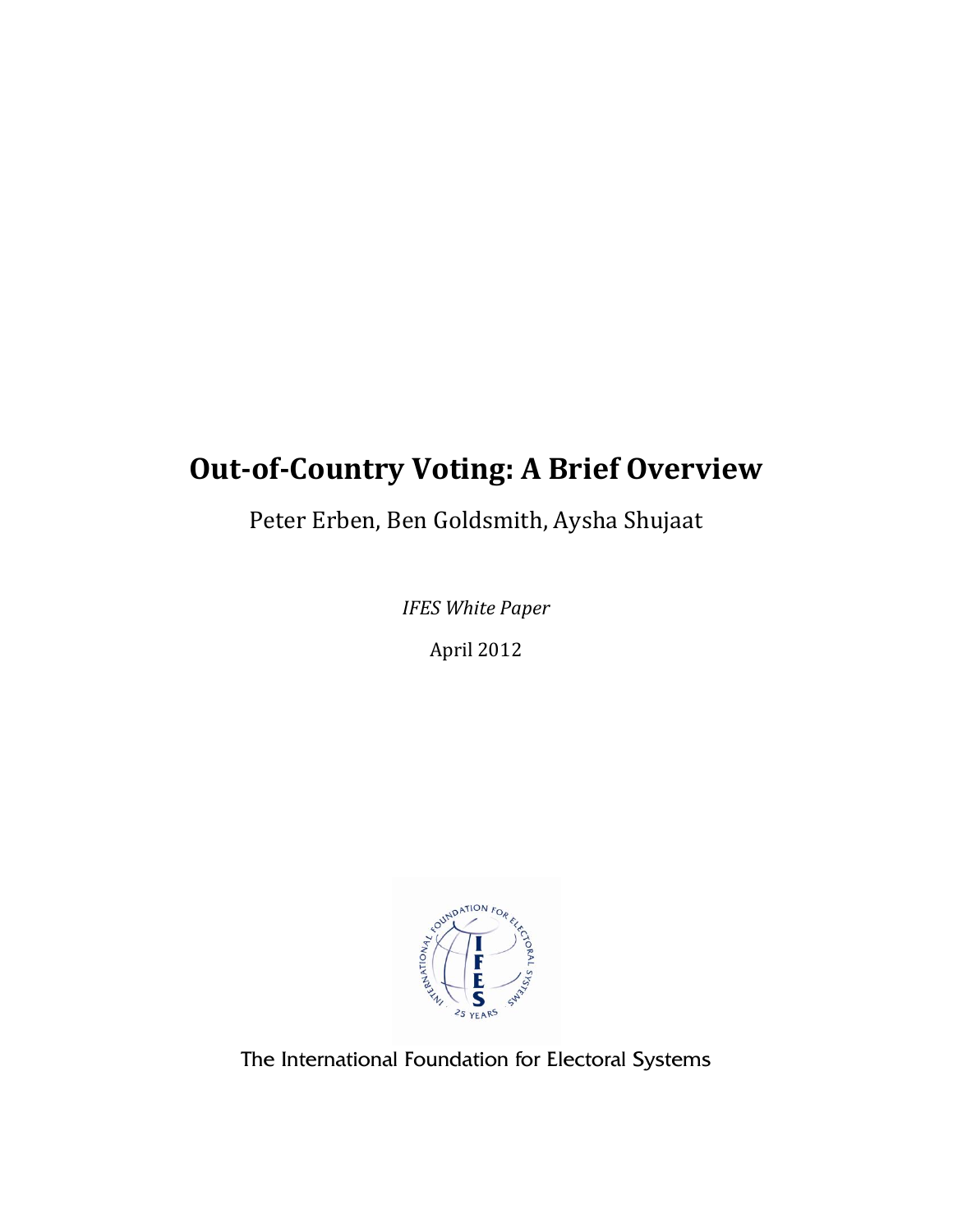

Copyright © 2012 International Foundation for Electoral Systems All rights reserved.

Permission Statement: No part of this publication may be reproduced in any form or by any means, electronic or mechanical, including photocopying, recording, or by any information storage and retrieval system without the written permission of IFES.

Requests for permission should include the following information:

- A description of the material for which permission to copy is desired.
- The purpose for which the copied material will be used and the manner in which it will be used.
- Your name, title, company or organization name, telephone number, fax number, email address and mailing address.

Please send all requests for permission to:

**Communications** International Foundation for Electoral Systems 1850 K Street, NW, Fifth Floor Washington, DC 20006 Email: editor@ifes.org Fax: 202-350-6701

Printed in the USA ISBN: 1-931459-84-3

*Any opinions, findings, conclusions or recommendations expressed in this publication are those of the author(s) and do not necessarily reflect the views of the International Foundation for Electoral Systems.*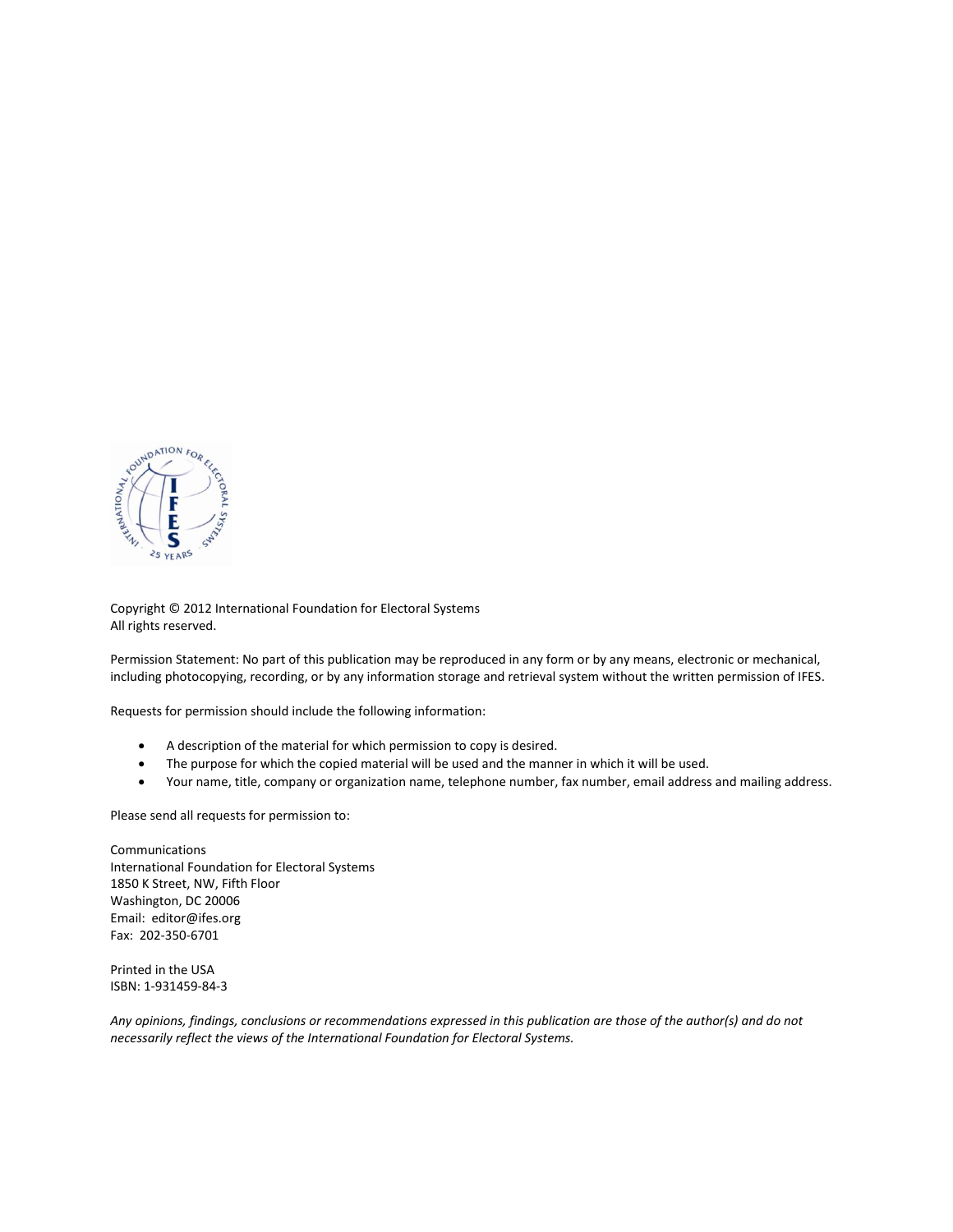# **Table of Contents**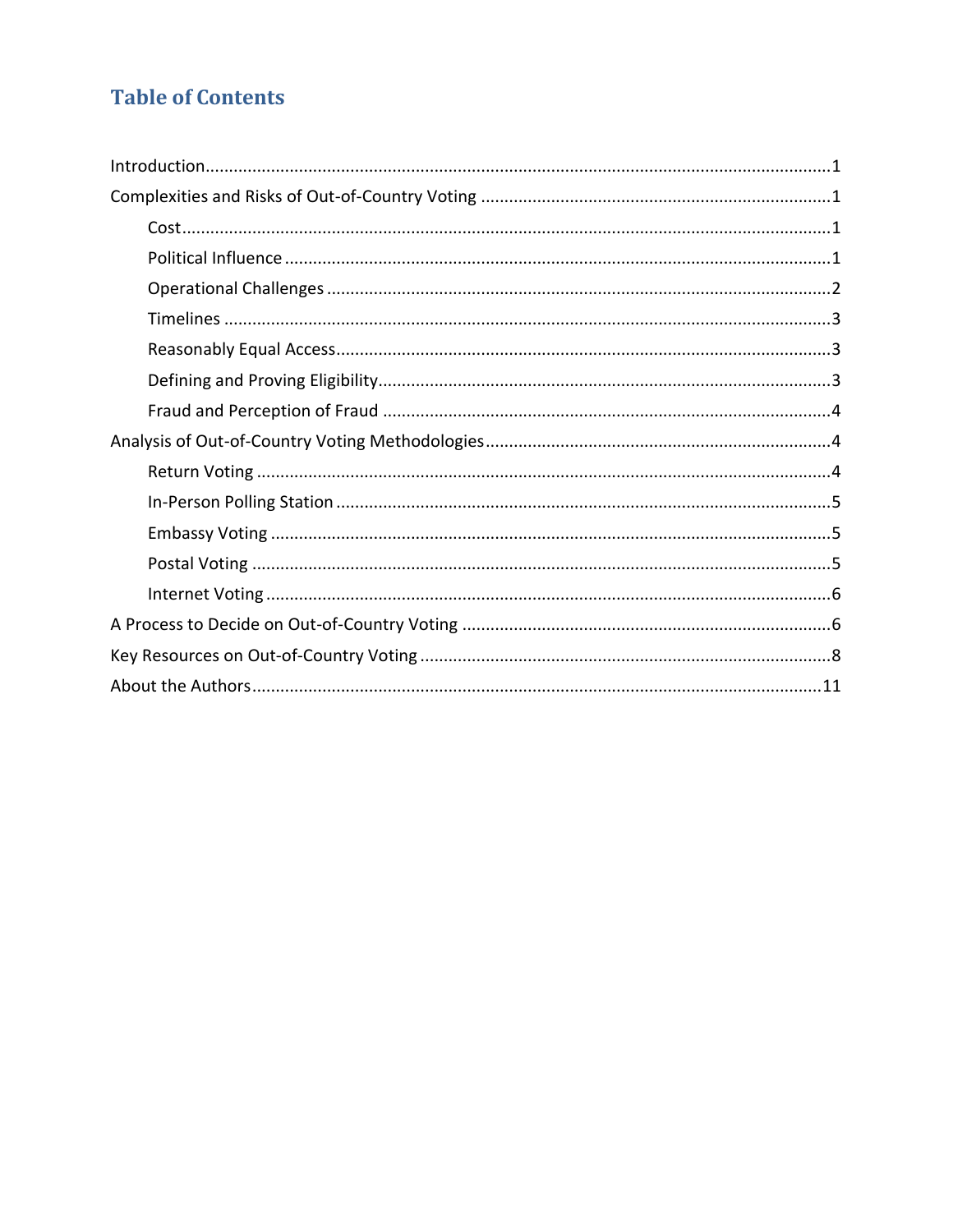### **Introduction**

This paper strives to provide a brief overview of the options, risks and opportunities facing a nation considering out‐of‐country voting (OCV).

The resources available for out‐of‐country voting are extensive and provide comprehensive knowledge on international practices and lessons‐learned for those considering out‐of‐country voting. A selection of key literature is available in a listing at the end of this paper. This selection contains a wide array of global case studies and statistics, which provide important insight into the successes and failures of other nations. Studying this is pivotal to making an informed decision and effectively implementing out‐of‐country voting anywhere.

Many countries around the world have large diasporas – groups of citizens who live outside of the country's territory – who may demand inclusion in the electoral process of their country of origin. The enfranchisement of the diaspora is not generally deemed a democratic standard, but is an option every democracy has to consider. Politicians wishing to tap into this potentially significant pool of voters will often insist that such citizens be allowed to participate. Such demands are more often based on political considerations and made without a full understanding of the cost and complexity of conducting an out‐of‐country voting operation.

A growing political and electoral phenomenon, out‐of‐country voting, presents risks and challenges that could significantly impact domestic politics of a state. This is not to say that out‐ of-country voting should never be considered, merely that complexities and risks need to be understood before making a decision to enfranchise the diaspora.

# **Complexities and Risks of Out‐of‐Country Voting**

#### **Cost**

Out-of-country voting operations are generally much more expensive than in-country voting. International experience shows that nationally conducted elections typically cost in the range of US\$1‐2 per registered voter. Out‐of‐country voting operations often cost at least five to 10 times more, depending on the way a voter casts a ballot, resulting in a cost of US\$5-20 per voter. This can make out-of-country voting prohibitively expensive for many nations. If not a reason to ignore the operation completely, the costs involved can also limit the extent and scope of out‐of‐country voting.

#### **Political Influence**

Before a nation decides to enfranchise its diaspora, it needs to carefully consider the potential political implications of diaspora voting. This is especially the case when a nation has a large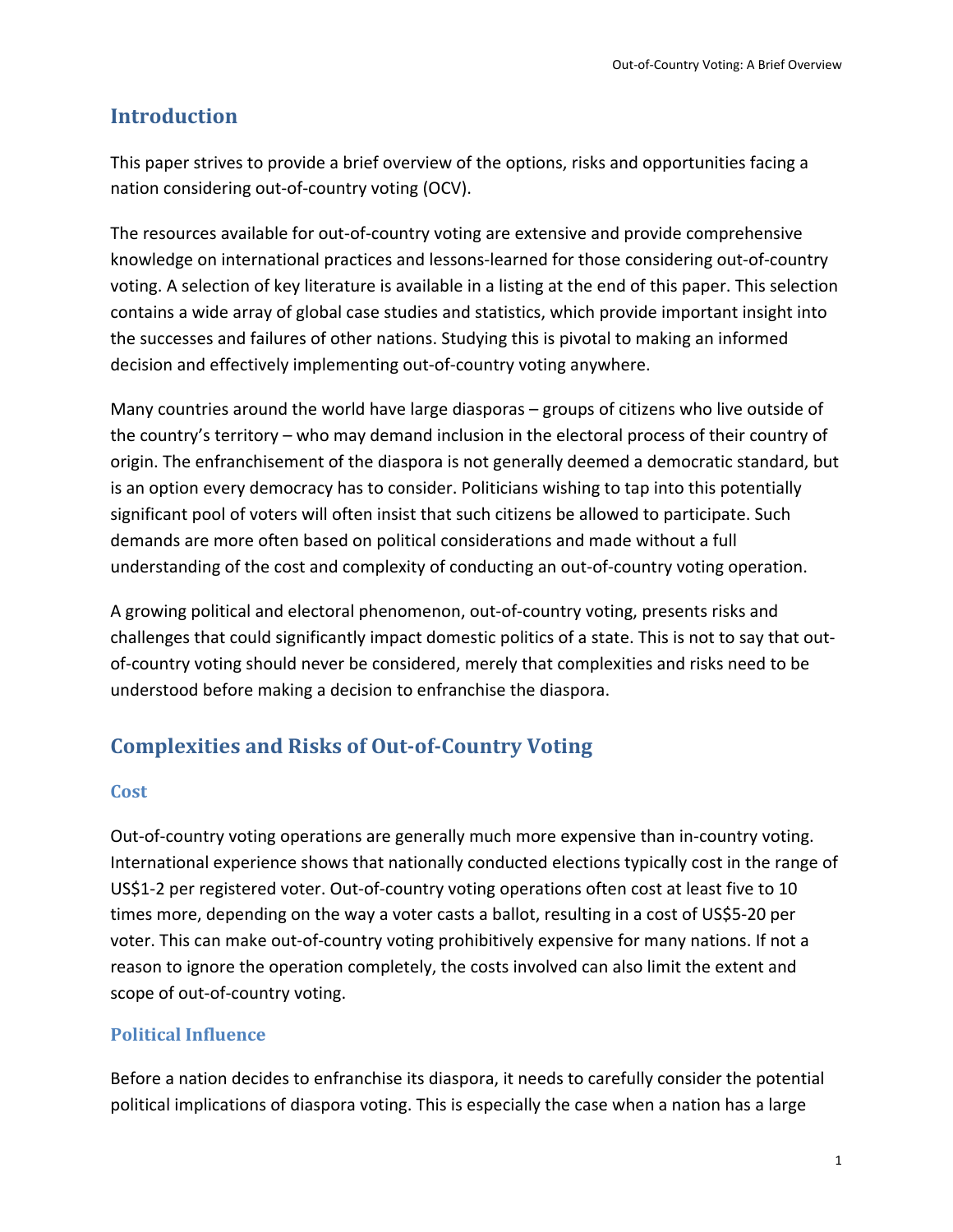diaspora population compared to the domestic population. In such cases, the diaspora can have a more substantial influence on the electoral result.

For many, it will be unacceptable for a population no longer residing in the country to have such influence when they do not have to live with the results of the election on a daily basis. Further, some electoral systems are more susceptible to influence by small numbers of voters, like those based on single‐member constituencies. Where the origins of the diaspora population is concentrated in certain areas, the diaspora heavily influence the results in these constituencies or, in an extreme situation, the diaspora may constitute the majority of voters and easily own a constituency. To counteract the potential political influence of the diaspora, while still allowing them to participate, a separate allocation of out‐of‐country seats can be created which are elected solely by the diaspora. This can balance the desire for inclusion with the possibility of excess influence by diaspora voters.

Out‐of‐country seats could also avoid delimitation issues which may arise if external votes are to be tallied together with in-country votes when determining constituency boundaries. The merits and demerits of integrating external voters and the establishment of any extraterritorial districts should be carefully analyzed so out‐of‐country voting is seen as a positive democratic development by stakeholders and wider public.

#### **Operational Challenges**

Conducting out‐of‐country voting is incredibly complex and challenging for an election management body (EMB). In many cases, the diaspora population is large and spread across many different countries, which makes it difficult to assess the interest in participation amongst the various diaspora communities. The EMB needs to ensure that materials are delivered, staff is trained and results are returned from locations around the world – locations that are often not directly under the supervision of the EMB.

Often an out‐of‐country voting operation is as much of a challenge as the in‐country voting operation, but for only a fraction of the voters. The risk for an EMB is that it spreads resources too thinly by attempting to conduct two similarly challenging operations at the same time. As a result, the quality of the in‐country election can suffer.

To avoid this, states can consider including institutions to support the election management body in conducting out-of-country voting. Such cooperation and division of responsibility with other national institutions, such as the Ministry of Foreign Affairs, can lessen the burden of a thinly resourced EMB. Further, diversifying registration and voting staff to include election officials, civil servants and representatives of political parties and/or national communities abroad can go a long way in building confidence in the out-of-country electoral process.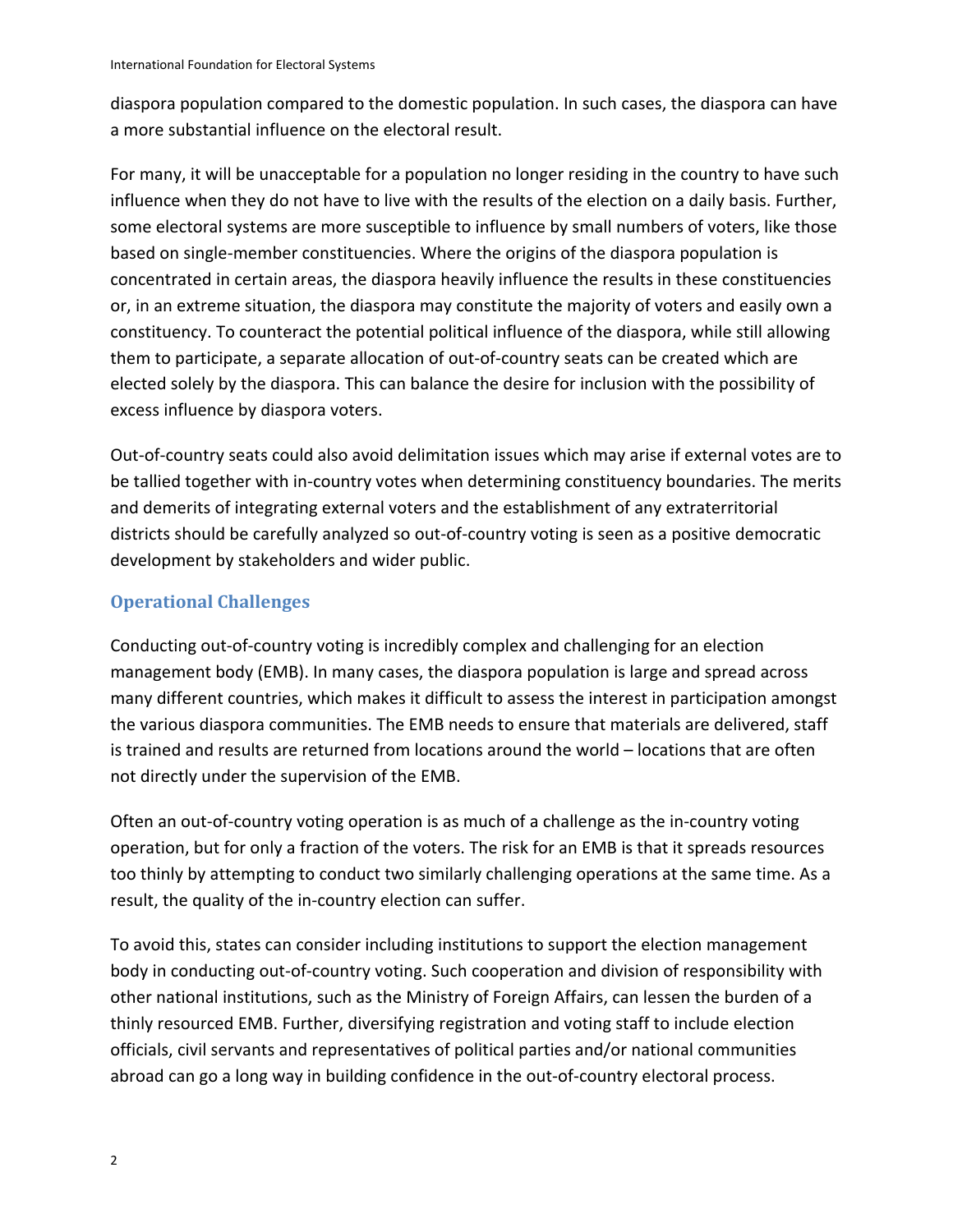Other operational issues such as security, communication systems, administrative and electoral facilities, staffing and training, election materials and transport, informational materials and observation costs are significant in deciding on the issue of out‐of‐country voting.

Outreach is another field which demands significant input on the part of external voting administrators. It is imperative that information is disseminated to potential external voters in a timely and accessible fashion, enabling them to participate. Facilitating and regulating political campaign activities for voters abroad can result in higher turnout during out‐of‐country voting.

#### **Timelines**

Generally out‐of‐country voting requires more time for registration, voting and counting than in-country elections, particularly depending on the geographical distribution of the potential voters. Experience shows that it can take nine to 12 months to manage an inclusive postal voting process and six to nine months for in‐person voting. Early planning and preparations are especially critical when negotiations with host countries are required for the implementation of operations.

#### **Reasonably Equal Access**

Equal access, or more realistically, reasonable equal access, is one of the most difficult operational challenges of election administration. For diasporas spread across many countries and geographically dispersed within these countries, providing meaningful access for voters can be very challenging when using an in‐person voting method. It is inevitable that political preferences will vary amongst diaspora populations and the election administration will be vulnerable to accusations of bias. Politicians may claim that administrative decisions by the EMB concerning the level of service provided in different voting locations are an attempt to disenfranchise certain groups of voters.

In order to mitigate accusations, the EMB will need to develop clear, objective criteria for the countries in which voting services will be provided and the levels of service provided. They will ideally obtain broad political agreement for these criteria. Equal access is more achievable if absentee (postal or Internet) voting methods are used, but, as discussed below, these approaches carry other risks and challenges.

## **Defining and Proving Eligibility**

Defining which members of the diaspora are eligible for participation in out‐of‐country voting is a potentially divisive political issue. Those who hold a passport or citizenship in the country would generally be considered eligible to participate. But what is the status of those who have adopted an additional nationality or passport, or the children and grandchildren of those citizens abroad? Decisions on these issues can significantly expand the number of eligible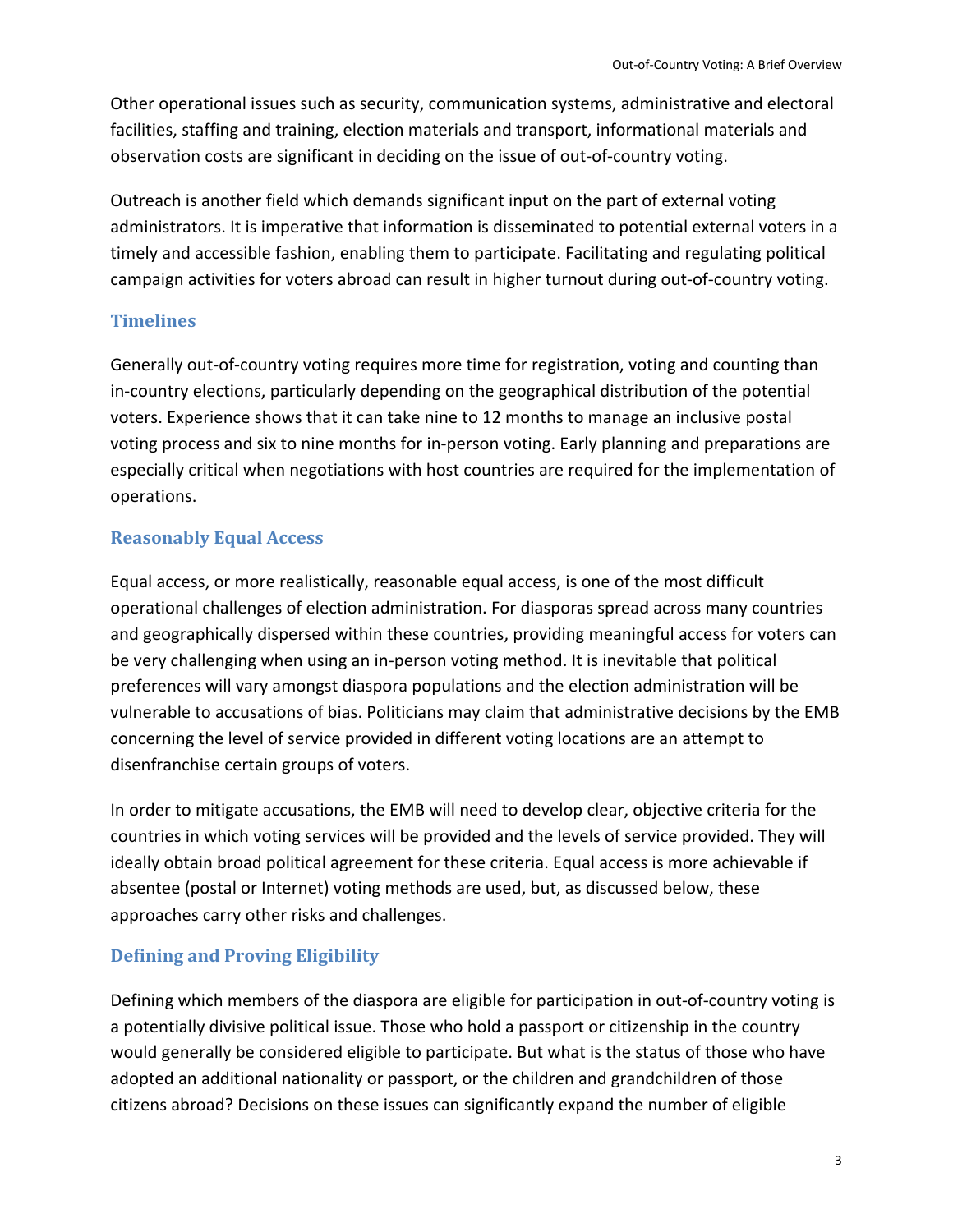voters, exacerbating the logistical and political complications listed above. Certain legal limitations, such as restricting eligibility based on time and/or situation of absence, can be introduced to allow an inclusive yet manageable service for out‐of‐country voters.

Once eligibility criteria have been defined, there may be an added complication in proving the eligibility, depending on documents available to the diaspora. Legal provisions permitting out‐ of-country voting will need to clearly define documentary requirements, or identify the authority responsible for defining these documentary requirements.

Proving eligibility is closely tied to voter registration of external voters, which is more challenging than registration of in‐country voters, especially in the case of undocumented migrants. States need to consider the source, place and method of registration, which may vary from consular lists to in-person registration during elections.

#### **Fraud and Perception of Fraud**

Out‐of‐country voting operations are much more susceptible to actual fraud and perceptions of fraud than in‐country voting. The methodology used will have a significant influence on this, with in-person voting methodologies providing more opportunity for security than postal or internet methodologies. However, even in‐person methodologies are more difficult for the EMB to supervise and control as election administration staff is not present and it is unlikely that the process of out‐of‐country voting will be observed by independent observers or party agents. This lack of observation leads to a lack of transparency and an absence of the normal checks and balances provided by observation. This lack of transparency can create a perception of fraud a significant issue, with little scope for independent rebuttal and verification by the EMB. The percept that out-of-country voting is a 'black box' contains a significant risk that perceptions of fraud through diaspora voting, whether valid or not, can seriously undermine the integrity and acceptability of the overall electoral process.

The relevance of these complexities and risks will vary depending on the out‐of‐country voting methodology that is implemented. In the following section the complexities and risks will be analyzed for each of the major approached that are employed to enfranchise the diaspora.

# **Analysis of Out‐of‐Country Voting Methodologies**

#### **Return Voting**

By the strictest of definitions, this methodology is not considered as out‐of‐country voting because it involves diaspora voters registering to vote in advance, often through a country's embassy, and returning to the country to actually cast their ballot. This can be facilitated by the establishment of polling stations at major airports in the country or major land entry points. The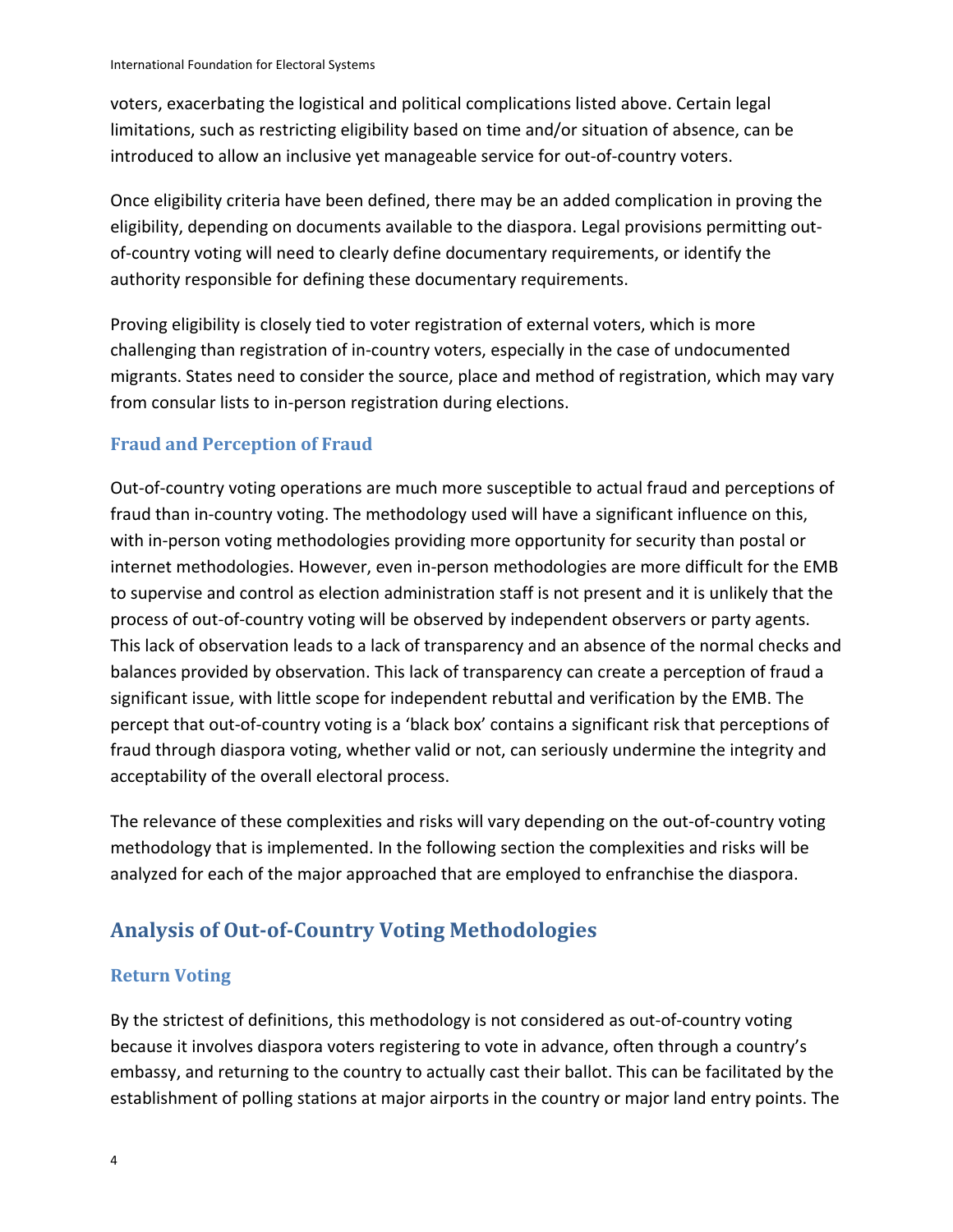requirement for voters to attend a polling station in‐person provides the greatest opportunity for the prevention of fraud, as voters can be asked to prove their identity and eligibility at the point of polling. While return voting is simpler from an administrative perspective, it places a significant financial burden on prospective voters and is likely to only enfranchise wealthier groups of the diaspora, who are likely to have a particular political bias.

#### **In‐Person Polling Station**

A second approach that can be used is the establishment of polling stations in locations where diaspora populations are concentrated. This will inevitably require the establishment of polling stations outside of embassy and consulate premises. Again, in‐person voting provides the greatest protection against fraud. Polling stations outside of embassies/consulates allow a much greater level of voting service to be provided and a higher level of enfranchisement. The operational complexities of setting up such polling stations are, however, a huge logistic burden.

Further, it is very unusual for a host state to allow another nation to hold its elections on the host's territory. In most cases, such voting will simply not be allowed by the host state, and even if such operations are considered, defining the modalities of such voting operations will involve complex inter‐governmental negotiations. This methodology is likely to be the most expensive option for out‐of‐country voting.

#### **Embassy Voting**

This option represents the same approach as in the in‐person polling station approach, except that voting only takes place in the country's embassies and/or consulates. The operational complexities of this approach are less challenging and the limited number of locations allows for greater control of the voting process. The in‐person approach is again more secure against fraud.

The biggest drawback of this methodology is the level of service provided to voters. Having to attend the embassy or consulate may effectively exclude diaspora voters because of the cost and time involved in travelling to the embassy to vote and, possibly, register. Further, the embassy facility may not have the capacity to deal with large numbers of voters.

#### **Postal Voting**

Under this methodology, ballots are mailed out to registered out‐of‐country voters and need to be completed and returned by mail for counting. They can be returned to collection points in host countries or directly back to the country. Postal voting provides an equal level of access to voting for the diaspora and is the easiest way to provide global access to out‐of‐country voters.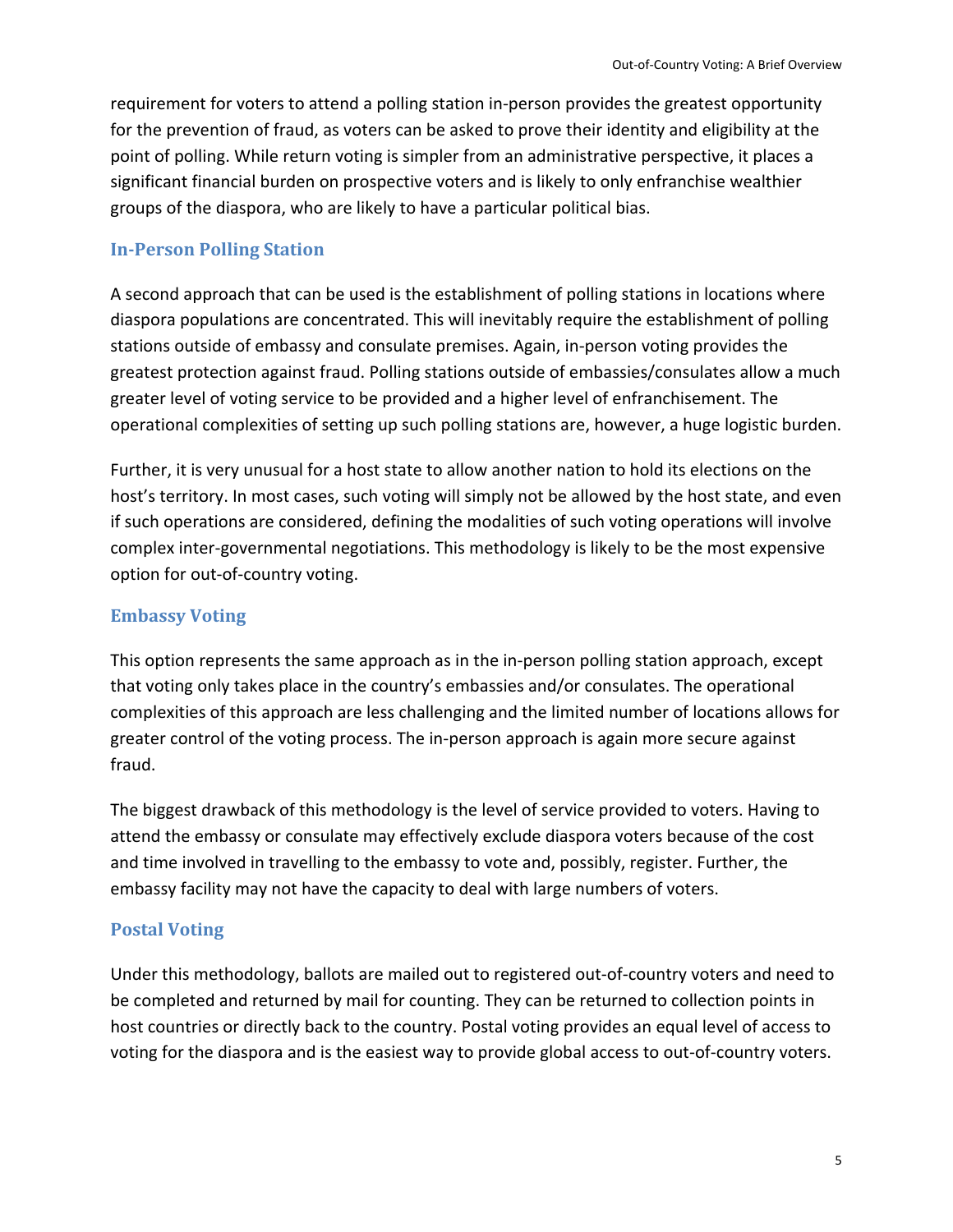However, ballots need to be ready very early in the process for postal balloting to be feasible, and this methodology can lead to delays in the finalization of results due to the time required for mailing and returning ballots. Postal voting is also a very insecure voting methodology. There is no guarantee that the ballot has been completed by the registered voter. The vulnerability of postal voting to fraud creates concern over the integrity of out‐of‐country voting, with potential implications for the acceptance of election results.

#### **Internet Voting**

Internet voting is a new addition to the range of methodologies available for out‐of‐country voting. However, this technology is still in its early stages of development and is not generally considered to be secure enough to use for something as important as national elections. Only in situations where a relatively sophisticated technological and administrative infrastructure is in place, permitting the secure identification of the voter, should Internet voting be considered. To use Internet voting without such identification technology would unnecessarily expose the election to fraud and the perception of fraud.

# **A Process to Decide on Out‐of‐Country Voting**

Assessing whether and how a country should have a facility for the diaspora to vote is a very complex and often controversial process that can be dominated by political interests and emotional issues. Diasporas often have a strong voice in domestic politics by, for example, appealing effectively to nationalistic values. Additionally, these groups can also yield significant political influence on states where their incomes contribute significantly to their home nations.

While there are often strong arguments for making out‐of‐country voting available, the complexities and inherent imperfections of the process can lead to a negative overall experience. This is exasperated by diasporas often placing pressure on politicians and electoral management bodies (EMBs) to deliver a level of service that is unrealistic. Therefore, during the process of deliberating and implementing out‐of‐country voting, it is important that electoral management bodies and politicians manage expectations carefully.

The decision process should be characterized by transparency and inclusion to further the highest possible participation and eventual buy-in from stakeholders who are directly affected. These stakeholders will likely be the most critical commentators on the eventual outcome, whether that is a decision not to allow the diaspora to vote or to provide a limited level of outof‐country voting services.

One approach to a transparent and inclusive decision making process is to establish a dedicated out‐of‐country voting committee that includes external stakeholders such as civil society and diaspora interest organizations. Such a committee must have the time and resources necessary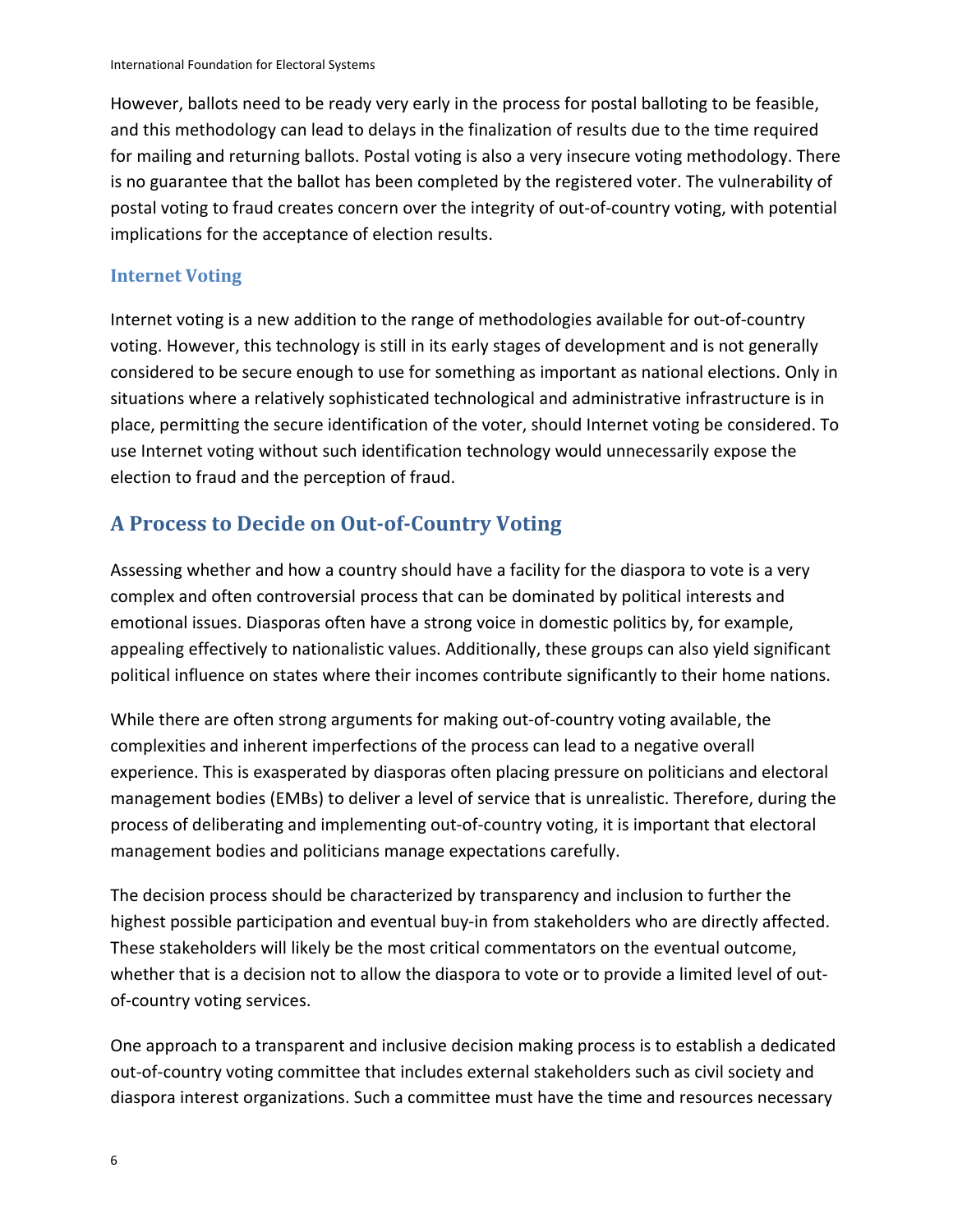to carefully study global experiences of out‐of‐country voting and analyze them in the context of their nation.

The decision making process should also include public hearings – especially hearings held abroad with diaspora communities – to gain acceptance and support of the final decision. In the pursuit of transparency, a draft report could be widely circulated to illustrate all factors that influenced the recommendation of the committee and give interested stakeholders the opportunity to comment before the report is finalized.

The committee and other stakeholders interested in the process would benefit greatly from studying the resources referenced in this document and consulting international experts who have specialized and participated in out‐of‐country voting projects globally.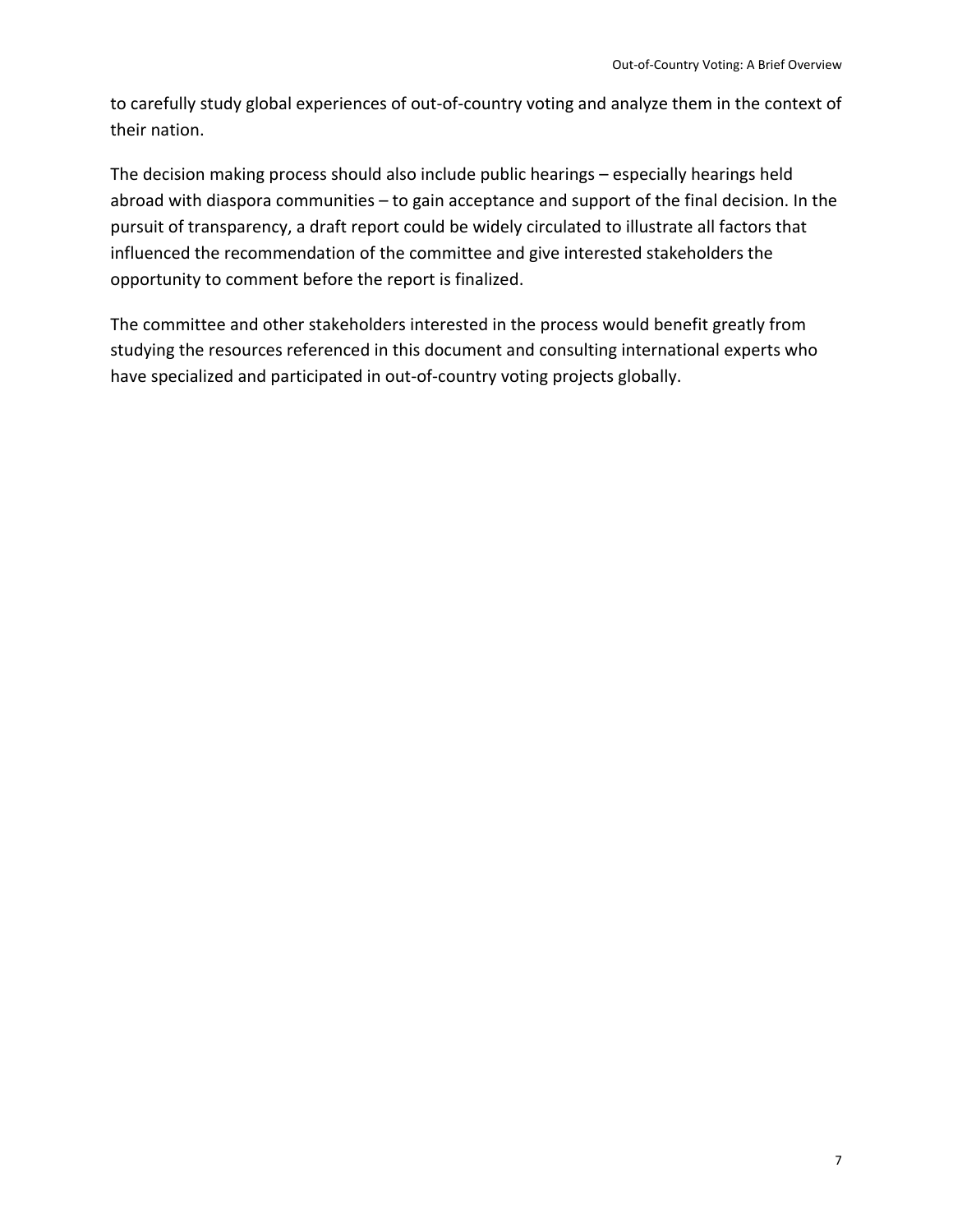# **Key Resources on Out‐of‐Country Voting**

#### **General Publications and Literature**

1. International IDEA, *Voting from Abroad ‐ The International IDEA Handbook,* 2007.

*The book examines the theoretical and practical issues surrounding external voting and contains case studies 20 different countries.*

Available at: http://www.idea.int/publications/voting\_from\_abroad

2. Grace, J., *Challenging the Norms and Standards of Election Administration: Standards for External and Absentee Voting*, IFES, 2007, pp. 35 – 58.

*This paper examines the issues surrounding external voting and highlights human rights instruments and election standards in the context of OCV.*

Available at:

http://www.ifes.org/publication/3dd9c7573d5b38d597a995a5533d456e/3%20IFES%20Chal lenging%20Election%20Norms%20and%20Standards%20WP%20EXTVOT.pdf

3. Council of Europe (Venice Commission), *Report on Out‐of‐Country Voting*, 24 June 2011.

*This paper studies the issue of OCV with an emphasis on procedures and practices in European states.*

Available at: http://www.venice.coe.int/site/dynamics/N\_Subject\_ef.asp?T=8&L=E

4. Rojas, H., *A Comparative Study of the Overseas Voting Laws and Systems of Selected Countries*, September 2004.

*This paper offers comparative analysis of similarities and differences of OCV laws and systems in selected countries.* 

Available at: http://pdf.usaid.gov/pdf\_docs/PNADA596.pdf

5. Goldsmith, B., *Out‐of‐Country Voting in Post‐Conflict Elections*, ACE Electoral Knowledge Network, 2005.

*The paper expands on the experiences of recent OCV missions in Iraq and Afghanistan.*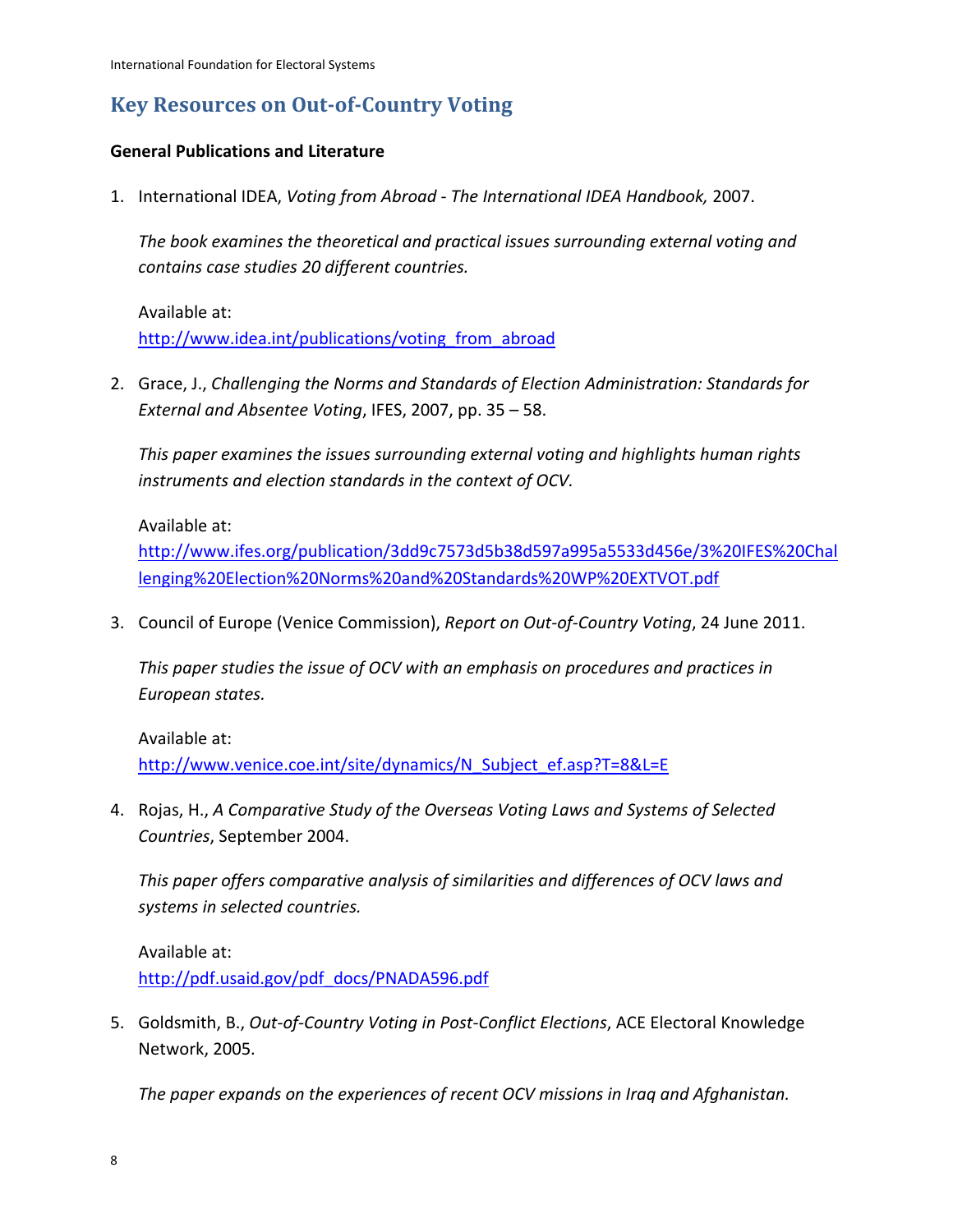Available at:

http://aceproject.org/today/feature-articles/out-of-country-voting-in-post-conflictelections/?searchterm=Ben%20Goldsmith%20Out‐of‐Country%20Voting%20in%20Post‐ Conflict%20Elections

6. Baubock, R., *Stakeholder Citizenship and Transitional Political Participation: A Normative Evaluation of External Voting,* Fordham Law Review, Vol. 75, Issue 5, 2007.

*The paper studies external voting from the perspective of extending citizenship status to individuals who are stakeholders in the future of a political community.*

Available at: http://ir.lawnet.fordham.edu/flr/vol75/iss5/4

7. Grace, J. & Fischer, J., *Enfranchising Conflict Forced Migrants: Issues, Standards and Best Practices*, IOM/PRESS, 29 September 2003.

*The discussion paper highlights election standards, systems, issues and experiences in enfranchising CFMs.*

Available at: http://www.geneseo.edu/%7Eiompress/Archive/Outputs/Standards\_Final.pdf

8. IDEA, Voting by Mail. The IDEA Technical Paper Series for Election Administrators, 1999.

*The paper outline elements, rational, merits/demerits and operational aspects of E Voting using example from various countries.*

Available at: http://www.idea.int/vt/upload/voting\_by\_mail.pdf

9. Karp, J. and Banducci, S., *How All‐Mail Elections Influence Turnout,* 2000.

*The paper examines how the adoption of all‐mail elections as a replacement for the traditional polling place impacts political participation in United States, emphasizing on the example of the state of Oregon.* 

#### **Country Reports and Studies**

10. Council of Europe (Venice Commission), *Out of Country Voting Legal Provisions*, 6 October 2010.

*This paper contains listing of legal provisions for OCV in member European states.*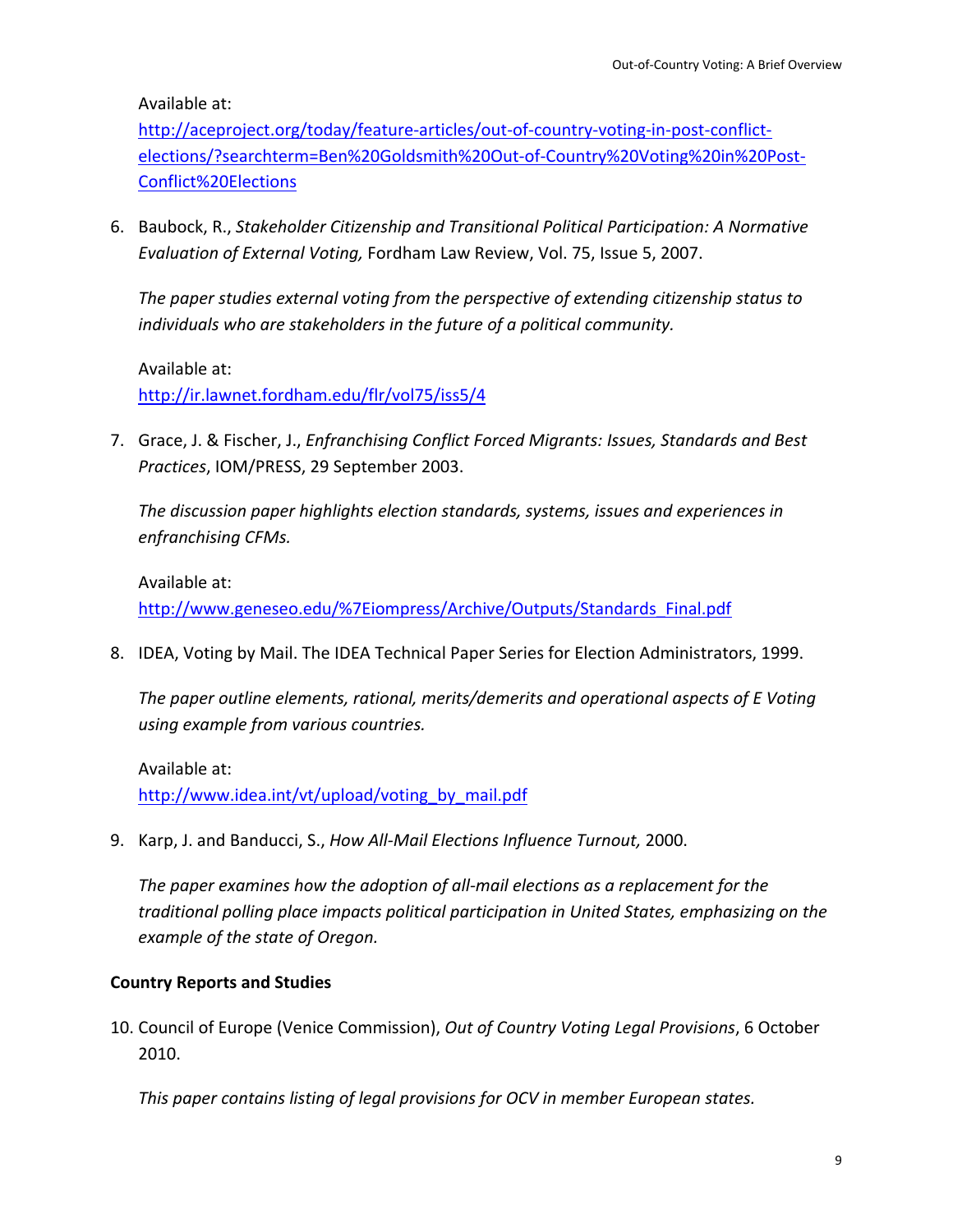#### Available at:

http://www.venice.coe.int/site/dynamics/N\_Subject\_ef.asp?T=8&L=E

- 11. International Organization for Migration*, Southern Sudan Referendum Out‐of‐Country Voting, Final Report*, January 2011.
- 12. IOM & IFES, *Afghan Presidential Elections 2004: Out‐of‐Country Voting and Registration Programme for Iran and Pakistan, Final Report*. November 2004.
- 13. Electoral Commission (U.K.), *Absentee Voting in Great Britain: Report and Recommendations*, March 2003.

Available at:

http://www.electoralcommission.org.uk/ data/assets/electoral\_commission\_pdf\_file/002 0/16049/AbsentvotinginGBfinal\_9869-7240\_\_E\_\_N\_\_S\_\_W\_\_.pdf

14. Barstow, D. & Van Natta, D Jr., *How Bush Took Florida: Mining the Overseas Absentee Vote*, New York Times, 15 July 2001.

Available at:

http://www.nytimes.com/2001/07/15/us/examining-the-vote-how-bush-took-floridamining‐the‐overseas‐absentee‐vote.html

#### **Online Resources**

ACE Voting from Abroad: http://aceproject.org/ace-en/topics/va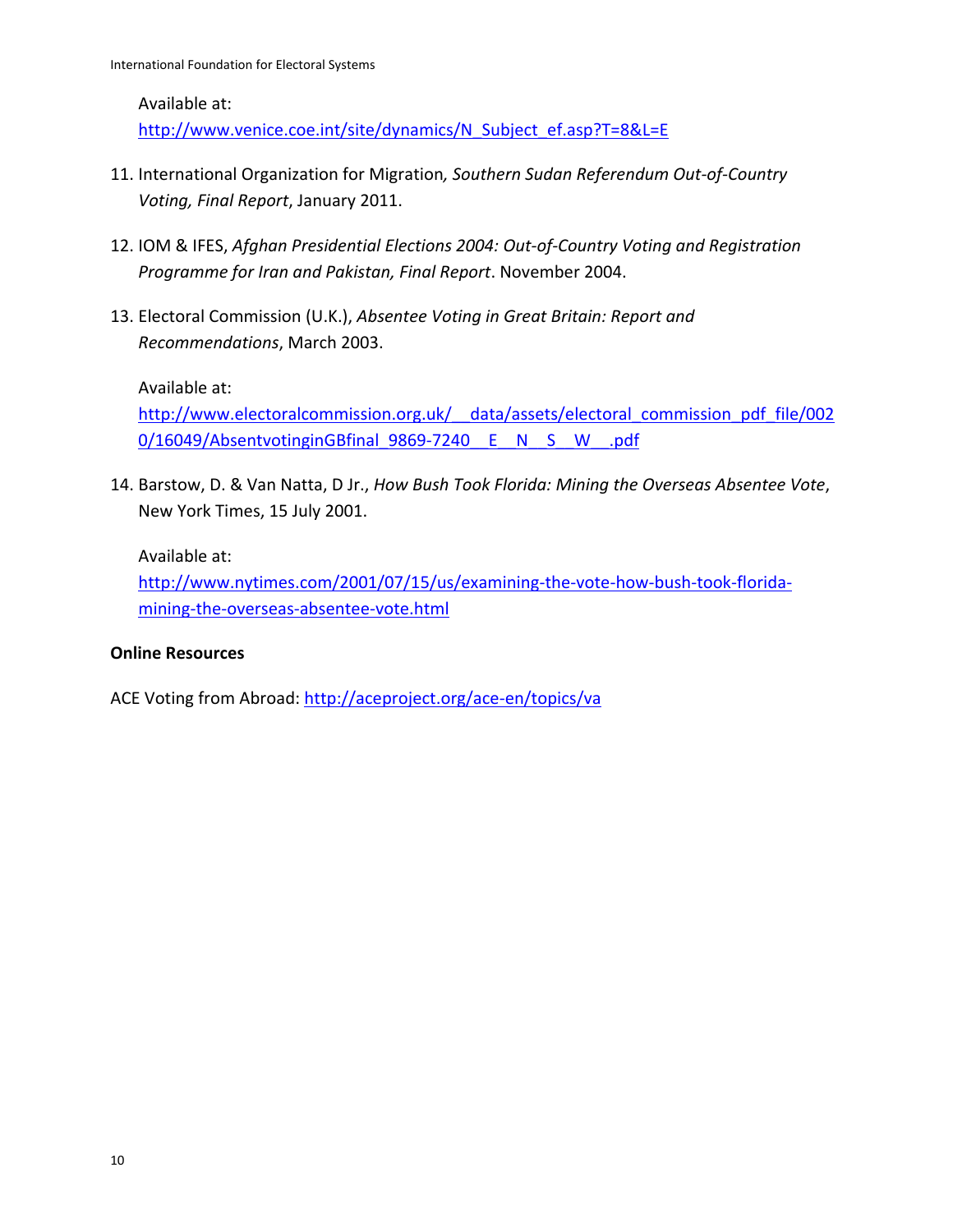# **About the Authors**

#### **Peter Erben, Senior Electoral Advisor**

*International Foundation for Electoral Systems (IFES)*

Peter Erben is a senior electoral advisor who specializes in the management of electoral projects and in assistance to the strengthening of democratic institutions in post-conflict, transitional and developing countries.

He has previously been the Chief Electoral Officer and Electoral Commissioner of Kosovo and Afghanistan and directed the out‐of‐country elections for both Afghanistan and Iraq.

Based on this experience, he has managed numerous large scale electoral programs; acting as a senior advisor and providing assistance to electoral institutions in many countries including Bosnia and Herzegovina, the Palestinian Territories, Nepal, Pakistan and, currently, Indonesia.

In between these longer assignments Erben has been utilized throughout the world; participating in and leading electoral missions to Egypt, Libya, Burma/Myanmar, Lebanon, the Philippines, Iraq, Bangladesh, Sri Lanka and other countries.

Over the past 18 years, he has been deeply involved in the holding of 16 high profile elections in 8 different countries and has made significant contributions to strengthening the democracies of other nations.

In 2005, the former King of Afghanistan, Mohammed Zahir Shah, awarded Erben the Ghazi Mir Bacha Khan Superior State Medal for his contributions to Afghanistan. In 2008, Queen Margrethe II of Denmark knighted Erben for his contribution to furthering democracy around the world. He graduated from the Copenhagen Business School.

#### **Ben Goldsmith, Senior Electoral Advisor**

*International Foundation for Electoral Systems (IFES)*

Ben Goldsmith is a senior electoral advisor with over 10 years of experience advising and managing election administration projects in post‐conflict and developing democracies. Goldsmith currently serves as IFES' Chief of Party in Kosovo. He manages the implementation of an electoral assistance program directed at the Election Commission of Kosovo and Kosovo civil society

Goldsmith has helped to conduct elections in Bosnia, Kosovo, Afghanistan, Iraq and the United Kingdom, including serving as the Deputy Chief Election Officer for the 2005 National Assembly and Provincial Council Elections, and has provided technical assistance in Georgia, Egypt, Lebanon, Nepal and Pakistan.